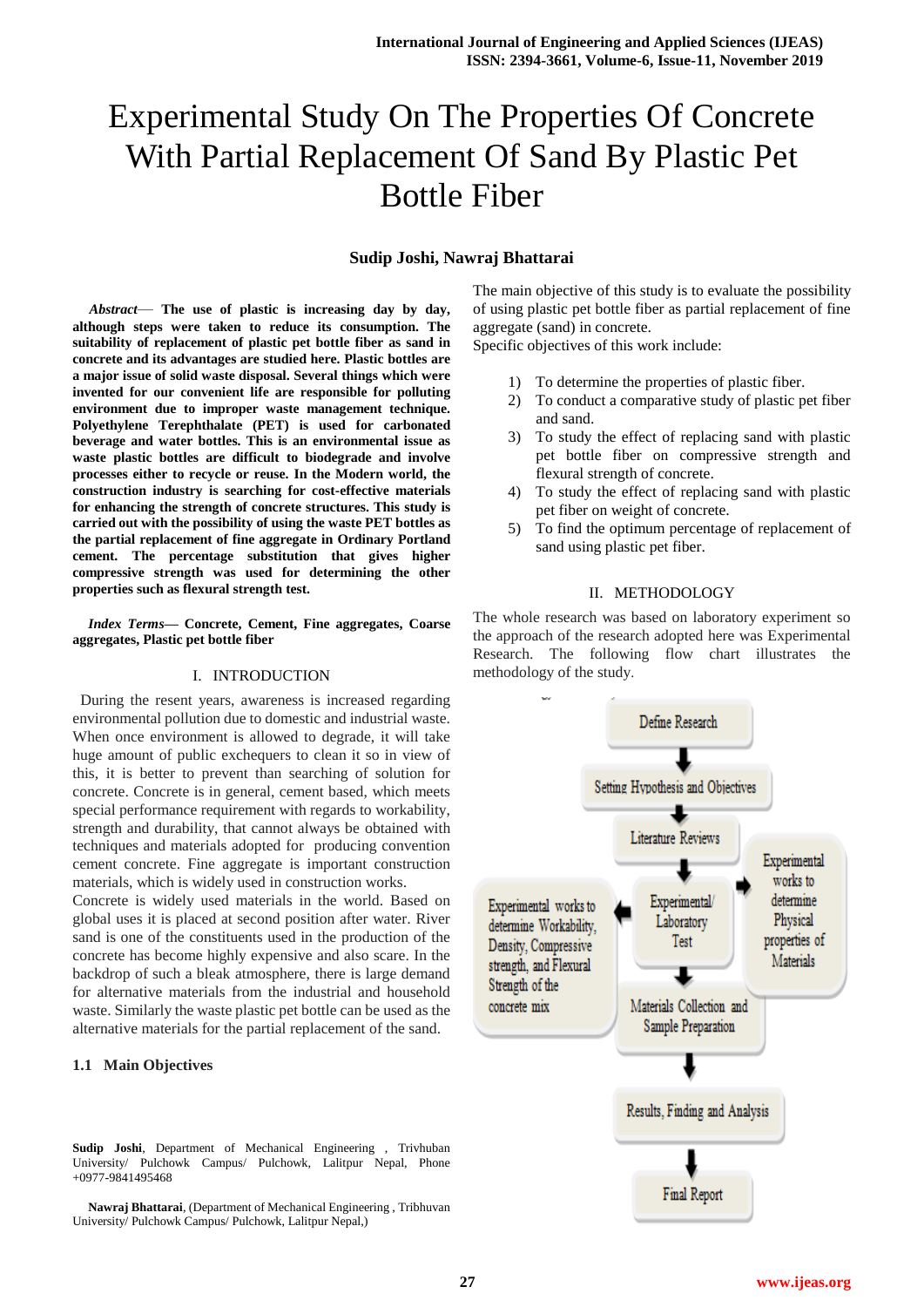**Figure 1: Flow Chart of Methodology**

| <b>Basic material</b>      | <b>Specifications</b>                                                                                            |
|----------------------------|------------------------------------------------------------------------------------------------------------------|
| Cement                     | Ordinary Portland cement Of 53 Grade from<br>Maruti Cement was used.                                             |
| Sand                       | The fine aggregate was sand from River Sand<br>Belkhu having a specific gravity 2.632.                           |
| Gravel                     | Maximum size of 20 mm, specific gravity of<br>2.694 was used as coarse aggregate.                                |
| <b>Plastic Pet Bottles</b> | Recycled waste plastic PET Bottles with a<br>percentage 1%, 2%, 2.5%, 3% and 5%<br>replacement of sand was used. |
| Water                      | Fresh water was used for mixing process and<br>curing.                                                           |

### **2.1 Material Used**

Table 1: Materials use

In this study, 1%, 2%, 2.5%, 3% and 5% of sand were replacement of plastic pet bottle fiber in M20 grade concrete. The replacement percentage is by weight of total sand content derived from the mix proportion. Cube specimens of size  $150\times150\times150$  mm, and beam specimens of size 75 mm $\times75$ mm×300 mm. Various Specimen types prepared are listed in Table 2

Table 2:.Various specimen type prepared

| S<br>N         | Specimen<br>Type              | No of specimen Prepared |    |    |      |    | Total<br>specimen |    |
|----------------|-------------------------------|-------------------------|----|----|------|----|-------------------|----|
|                |                               | 0%                      | 1% | 2% | 2.5% | 3% | 5%                |    |
|                | Cube                          | 4                       |    |    |      |    |                   | 24 |
| $\overline{c}$ | Beam                          | 4                       |    |    |      |    |                   | 24 |
|                | Total no of specimen prepared |                         |    |    |      |    | 48                |    |

Considering the M20 grade of concrete with water cement ratio as 0.50, the concrete mix was designed according to IS 10262:2009. Concrete without the mix of Plastic pet bottles fibers was used as the control sample. The different proportions of cement, sand, aggregate, plastic fiber and water were determined.

Table 3: Design values of mixes according to Indian Standard Guidelines.

| Particulars                                 | Design Values for the different percentage of Plastic |                   |       |                 |       |       |  |
|---------------------------------------------|-------------------------------------------------------|-------------------|-------|-----------------|-------|-------|--|
|                                             |                                                       | PET bottle fibers |       |                 |       |       |  |
|                                             | 0%                                                    | 1%                | 2%    | 2.5%            | 3%    | 5%    |  |
| Concrete<br>grade                           | M20                                                   | M20               | M20   | M <sub>20</sub> | M20   | M20   |  |
| Characteristi<br>c Strength<br>(MPa)        | 20                                                    | 20                | 20    | 20              | 20    | 20    |  |
| Target<br>Compressiv<br>e Strength<br>(MPa) | 25.94                                                 | 25.94             | 25.94 | 25.94           | 25.94 | 25.94 |  |
| Mix<br>Proportions                          |                                                       |                   |       |                 |       |       |  |
| Water                                       | 0.50                                                  | 0.50              | 0.50  | 0.50            | 0.50  | 0.50  |  |
| Cement                                      | 1.00                                                  | 1.00              | 1.00  | 1.00            | 1.00  | 1.00  |  |
| Plastic pet<br>bottle Fiber                 | $\Omega$                                              | 0.014             | 0.029 | 0.036           | 0.044 | 0.735 |  |
| Sand                                        | 1.47                                                  | 1.46              | 1.44  | 1.43            | 1.425 | 1.40  |  |
| Coarse<br>Aggregates                        | 2.92                                                  | 2.92              | 2.92  | 2.92            | 2.92  | 2.92  |  |

# III. EXPERIMENTAL RESULTS AND DISCUSSION

The parameters such as Workability, Bulk Density, Compressive Strength and Flexural Strength are discussed and Comparison between the Control Concrete and Plastic Pet Bottle added concrete is represented as follows:

#### **3.1 Bulk Density/ Unit weight of the Mixes**

The average bulk density or unit weight for all the concrete mixes containing different proportion of plastic pet bottle fiber was determined after 28 days of curing as shown in Table 5.

| Table 5: Average Bulk Density/Unit Weight Results |  |  |  |
|---------------------------------------------------|--|--|--|
|                                                   |  |  |  |

| Sand Replacement<br>(%) | S.N.           | <b>Bulk Density</b><br>$(\mathrm{Kg}/\mathrm{m}^3)$ | Unit weight $(KN/m^3)$ | Average Bulk<br>Density $(Kg/m^3)$ | Average Unit<br>weight (KN/m <sup>3</sup> ) | bulk density / unit<br>Percent change in<br>control sample<br>compared to<br>weight as |  |
|-------------------------|----------------|-----------------------------------------------------|------------------------|------------------------------------|---------------------------------------------|----------------------------------------------------------------------------------------|--|
| $\boldsymbol{0}$        | 1              | 2490                                                | 24.90                  | 2475                               | 24.75                                       | 0                                                                                      |  |
|                         | $\overline{c}$ | 2460                                                | 24.60                  |                                    |                                             |                                                                                        |  |
| $\mathbf{1}$            | 1              | 2475                                                | 24.75                  | 2462                               | 24.62                                       | $-0.53%$                                                                               |  |
|                         | $\overline{c}$ | 2450                                                | 24.50                  |                                    |                                             |                                                                                        |  |
| $\overline{2}$          | $\mathbf{1}$   | 2440                                                | 24.40                  | 2450                               | 24.50                                       | $-0.93%$                                                                               |  |
|                         | $\overline{c}$ | 2460                                                | 24.60                  |                                    |                                             |                                                                                        |  |
| 2.5                     | $\mathbf{1}$   | 2420                                                | 24.20                  | 2434                               |                                             |                                                                                        |  |
|                         | $\overline{c}$ | 2447                                                | 24.47                  |                                    | 24.34                                       | $-1.65%$                                                                               |  |
| 3                       | $\mathbf{1}$   | 2430                                                | 24.30                  | 2415                               | 24.15                                       | $-2.42%$                                                                               |  |
|                         | $\overline{c}$ | 2400                                                | 24.00                  |                                    |                                             |                                                                                        |  |
| 5                       | 1              | 2350                                                | 23.50                  | 2375                               | 23.75                                       | $-4.04%$                                                                               |  |
|                         | 2              | 2400                                                | 24.00                  |                                    |                                             |                                                                                        |  |

From the results obtained of Bulk Density on replacement of sand by Plastic Pet Bottle Fiber at different amounts concluded that the concrete such produced with increasing value of plastic pet bottle fiber results a concrete lighter weight in comparison to control sample.



Figure 3: Variation of bulk density of Concrete containing different percentage of Plastic Pet Bottle Fiber.

#### **3.2 Compressive strength test**

It is the most common of all tests on hardened concrete; in addition, compressive strength is the most important parameter in structural design. Four standard cubes of 150x150x150 mm are formed for each mix. The compressive strength test is carried out according to the BS EN 12390-3 (2002) at ages of 7 and 28 days.  $F_{cu} = P/A$  (1)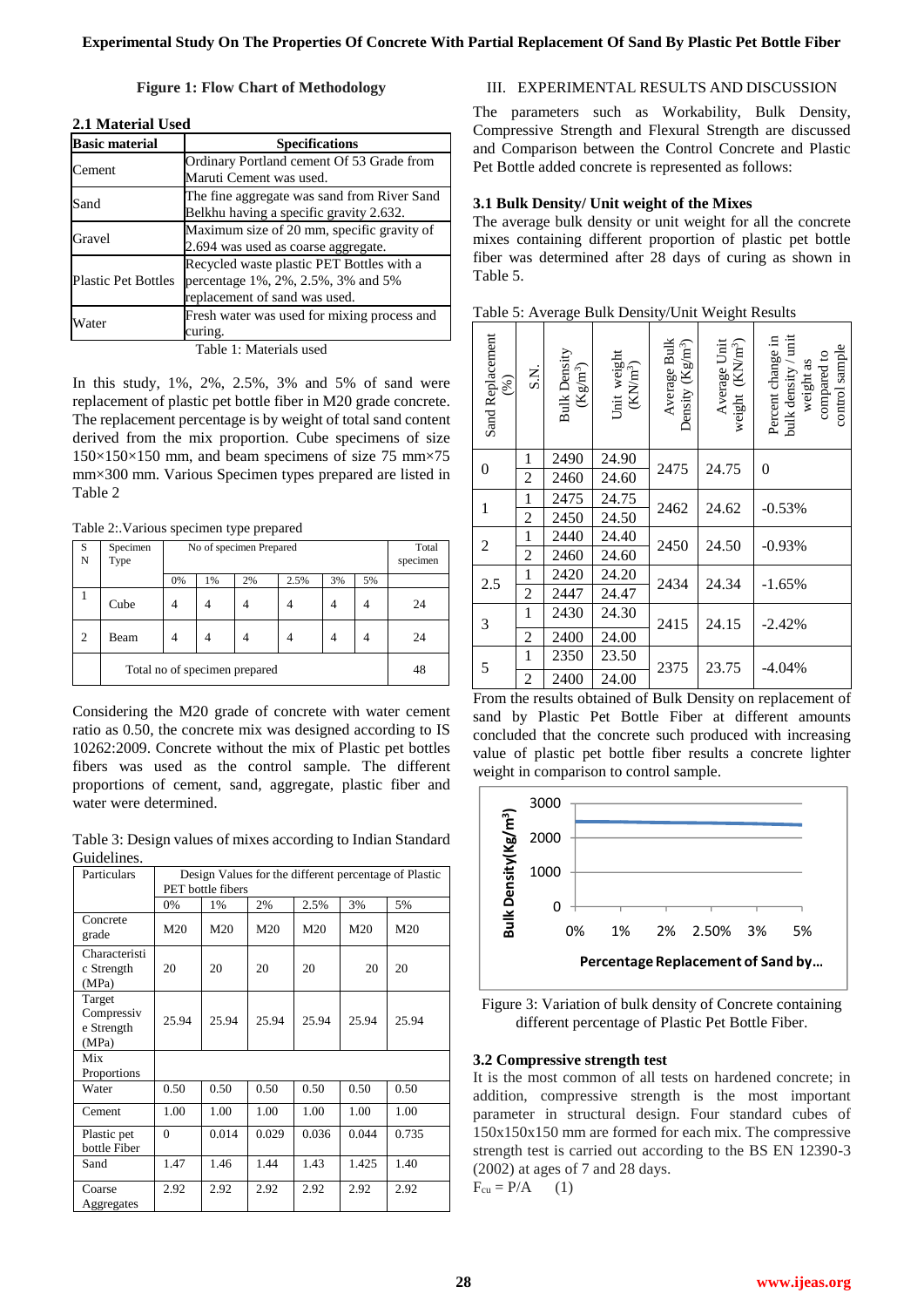#### **International Journal of Engineering and Applied Sciences (IJEAS) ISSN: 2394-3661, Volume-6, Issue-11, November 2019**

| S <sub>N</sub>           | Percentage<br>addition of<br>plastic pet<br>bottle Fiber | Failure<br>load<br>(KN) | Average<br>Failure<br>Load<br>(KN) | The<br>Average<br>compressive<br>strength of<br>seven days<br>(Mpa) | т степлад<br>e change<br>in<br>compressi<br>ve<br>strength |  |
|--------------------------|----------------------------------------------------------|-------------------------|------------------------------------|---------------------------------------------------------------------|------------------------------------------------------------|--|
| $\mathbf{1}$             | 0%                                                       | 320                     | 330                                |                                                                     | $\mathbf{0}$                                               |  |
| 2                        |                                                          | 340                     |                                    | 14.67                                                               |                                                            |  |
| 3                        | 1%                                                       | 380<br>370              |                                    | 16.44                                                               | 12.06%                                                     |  |
| $\overline{\mathcal{L}}$ |                                                          | 360                     |                                    |                                                                     |                                                            |  |
| 5                        | 2%                                                       | 395                     | 390                                | 17.33                                                               | 18.13%                                                     |  |
| 6                        |                                                          | 385                     |                                    |                                                                     |                                                            |  |
| 7                        | 2.50%                                                    | 370                     | 365                                | 16.22                                                               | 10.56%                                                     |  |
| 8                        |                                                          | 360                     |                                    |                                                                     |                                                            |  |
| 9                        | 3%                                                       | 330                     | 320                                | 14.22                                                               | $-3.07$                                                    |  |
| 10                       |                                                          | 310                     |                                    |                                                                     |                                                            |  |
| 11                       | 5%                                                       | 270                     | 280                                | 12.44                                                               | $-15.2$                                                    |  |
| 12                       |                                                          | 290                     |                                    |                                                                     |                                                            |  |

 $P_{\text{concentration}}$ 

Table 7: Variation of 7-day compressive strength

Table 8: Variation of 28-day compressive strength

|                |                                                       |                             |                                        | radic o. $\alpha$ analion or $2\sigma$ -day compressive suchgui |                                                                                                |
|----------------|-------------------------------------------------------|-----------------------------|----------------------------------------|-----------------------------------------------------------------|------------------------------------------------------------------------------------------------|
| S<br>N         | Perc<br>enta<br>ge<br>addi<br>tion<br>of<br>fibe<br>r | Failu<br>re<br>load<br>(KN) | Averag<br>e<br>Failure<br>load<br>(KN) | Compressive<br>strength of<br>28 days<br>(Mpa)                  | Percentage<br>change in<br>Compressive<br>strength as<br>compared to<br>control sample<br>(% ) |
| 1              | 0%                                                    | 560<br>580                  | 570                                    | 25.33                                                           | 0.00                                                                                           |
| $\overline{c}$ | $1\%$                                                 | 630<br>640                  | 635                                    | 28.22                                                           | 11.49%                                                                                         |
| 3              | 2%                                                    | 660<br>650                  | 655                                    | 29.11                                                           | 14.92%                                                                                         |
| $\overline{4}$ | 2.5<br>$\%$                                           | 620<br>630                  | 625                                    | 27.78                                                           | 9.67%                                                                                          |
| 5              | 3%                                                    | 520<br>540                  | 530                                    | 23.56                                                           | $-6.98%$                                                                                       |
| 6              | 5%                                                    | 480<br>490                  | 485                                    | 21.55                                                           | $-14.92%$                                                                                      |

**7 Day Compressive Test**



**28 Day Compressive Strength**



Fig. 6: 7 day compressive strength v/s percentage replacement of sand by Plastic pet bottle fiber

It was noticed that the compressive strength increases with increase in the percentage of plastic pet bottle fiber in 7 day up to 2% replacement of the sand and then decrease for 2.5%, 3% and 5%. This may be because when Plastic pet fiber is added to partial replacement of sand, the silica content reduces and equivalent carbon content replaces it. The Si-Si bond is weaker than C-C is simply that because the Si atom is bigger than the C atom the electrons forming the bond are farther from the nuclei and don't lower their energy as much by forming the bond but if plastic pet fiber is added beyond 2% the compressive strength decreases because all free carbon is bonded or the increase in fiber content decreases bond strength between fibers. Hence replacement of fine aggregate with 2% replacement will be optimum.

Figure 7: 28 day compressive strength v/s percentage replacement of sand by Plastic Pet Bottle Fiber.

The compressive strength of concrete increases with increase in the percentage of plastic pet bottle fiber in 28 day tests up to 2% replacement of the fine aggregate with plastic pet bottle fiber and then decrease for 2.5%, 3% and 5% replacements.

#### **3.5 Flexural Strength (modulus of rupture) Test**

Flexural strength, also known as modulus of rupture, identified as a material's ability to resist deformation under load. The transverse bending test is most frequently employed, in which a specimen having a rectangular cross-section is bent until fracture using a three-point flexural test technique. The flexural strength represents the highest stress experienced within the material at its moment of rupture. It is measured in terms of stress. The test method for conducting the test usually involves a specified test fixture on a universal testing machine. The value of modulus of rupture depends upon the dimensions of beam and manner of loading. The beam of  $300\times75\times75$  mm size is used in this test to computing modulus of rupture of concrete.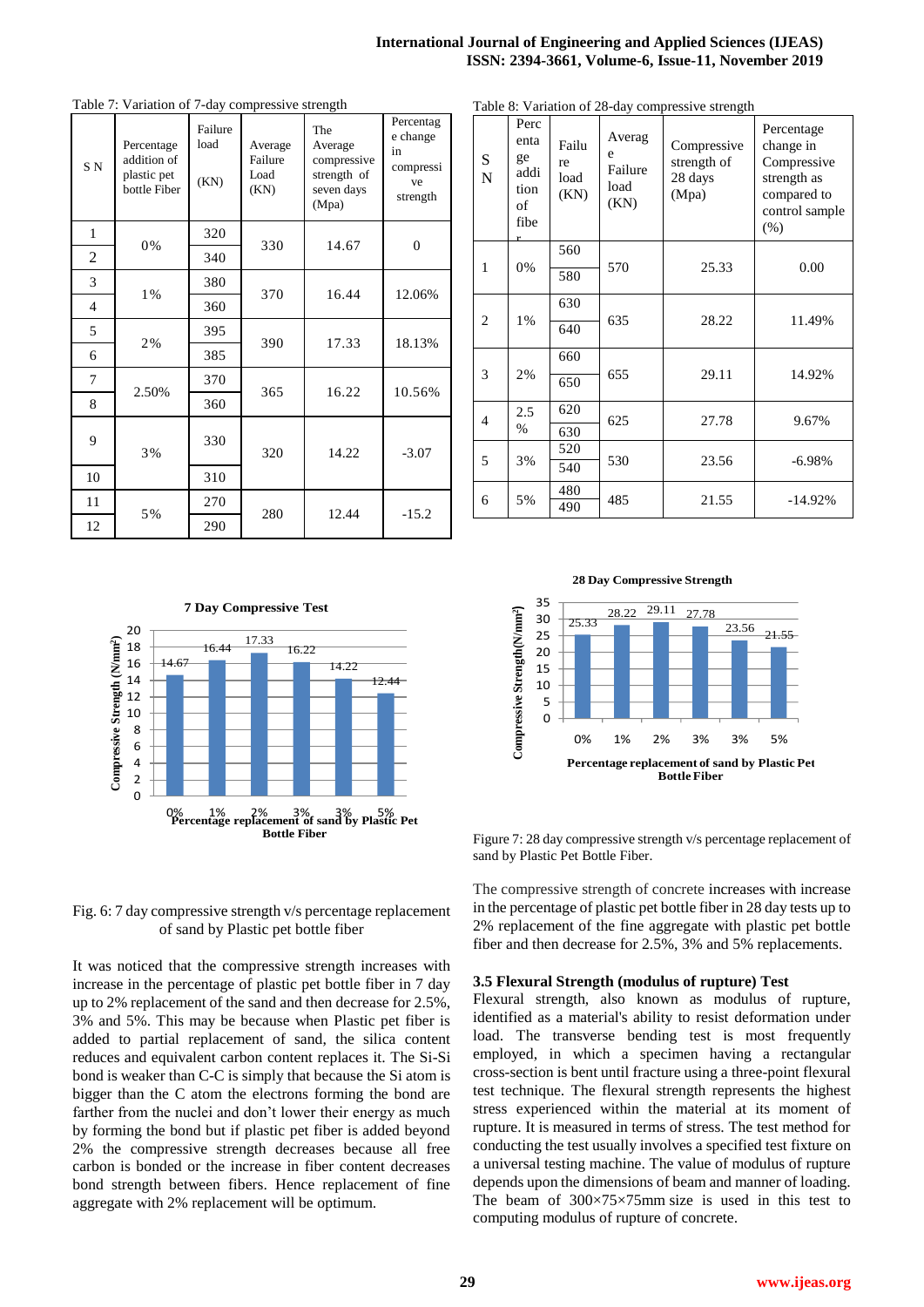| S              | $\%$ | Breaki | Average         | $\ldots$<br>Flexural | Percentage     |
|----------------|------|--------|-----------------|----------------------|----------------|
| N              | PET  | ng     | <b>Breaking</b> | Strength             | Change in      |
|                | Adde | Load   | Load(N)         | (N/mm <sup>2</sup> ) | Flexural       |
|                | d    | (N)    |                 |                      | strength as    |
|                |      |        |                 |                      | compared to    |
|                |      |        |                 |                      | control sample |
|                |      | 2000   |                 |                      |                |
| 1              | 0%   | 2050   | 2025            | 1.44                 | $\overline{0}$ |
|                |      |        |                 |                      |                |
| $\overline{2}$ | 1%   | 2150   | 2175            | 1.55                 | 7.63%          |
|                |      | 2200   |                 |                      |                |
|                |      |        |                 |                      |                |
| 3              | 2%   | 2300   | 2310            | 1.64                 | 13.89%         |
|                |      | 2320   |                 |                      |                |
| $\overline{4}$ | 2.5% | 2450   | 2435            | 1.73                 | 20.13%         |
|                |      | 2420   |                 |                      |                |
|                |      | 2400   |                 |                      |                |
| 5              | 3%   | 2380   | 2390            | 1.70                 | 18.05%         |
|                |      |        |                 |                      |                |
| 6              | 5%   | 2300   | 2325            | 1.65                 | 14.58%         |
|                |      | 2350   |                 |                      |                |

Table 9: Results of flexural strength test at 7 day

Table 9 indicates the test results of flexural strength (modulus of rupture): Modulus of rupture is calculated using equation:  $F = PL/BD^2$ 



**VARIATION OF FLEXURAL STRENGTH OF CONCRETE AT 7 DAY**

Figure 9: Variation of Flexural strength of concrete at 7 day

|                | Table 10: Results of flexural strength test at 28 day |        |                |            |                |  |  |  |
|----------------|-------------------------------------------------------|--------|----------------|------------|----------------|--|--|--|
| <b>SN</b>      | %PET                                                  | Breaki | Averag         | Flexural   | Percentage     |  |  |  |
|                | Added                                                 | ng     | e              | Strength   | change in      |  |  |  |
|                |                                                       | Load   | <b>Breakin</b> | $(N/mm^2)$ | Flexural       |  |  |  |
|                |                                                       | (N)    | g Load         |            | strength as    |  |  |  |
|                |                                                       |        | (N)            |            | compared to    |  |  |  |
|                |                                                       |        |                |            | control sample |  |  |  |
| 1              | 0%                                                    | 4500   | 4575           | 3.25       | 0              |  |  |  |
|                |                                                       | 4650   |                |            |                |  |  |  |
| 2              | $1\%$                                                 | 5000   | 5100           | 3.62       | 11.38%         |  |  |  |
|                |                                                       | 5200   |                |            |                |  |  |  |
| 3              | 2%                                                    | 5500   | 5475           | 3.89       | 19.69%         |  |  |  |
|                |                                                       | 5450   |                |            |                |  |  |  |
| $\overline{4}$ | 2.5%                                                  | 5600   |                | 4.05       | 24.61%         |  |  |  |
|                |                                                       | 5800   | 5700           |            |                |  |  |  |
| 5              | 3%                                                    | 5500   | 5550           | 3.95       | 21.54%         |  |  |  |
|                |                                                       | 5600   |                |            |                |  |  |  |
|                |                                                       | 5300   |                |            |                |  |  |  |
| 6              | 5%                                                    | 5400   | 5350           | 3.80       | 16.92%         |  |  |  |
|                |                                                       |        |                |            |                |  |  |  |



Figure 10 Variation of Flexural strength of concrete at 28 day

#### IV. CONCLUSION

- 1) The inclusion of fibers content increases the flow properties of concrete. The density was also affected but made concrete slightly lighter weight.
- 2) The maximum compressive strength was at 2% of fiber content was 14.92 %, more over control concrete. Also the maximum flexural strength was at 2.5% of fiber content were 24.61% more than control concrete. The optimum strength was observed between 2 to 2.5% of fiber content for all types of strengths.
- 3) The concrete with Plastic pet bottle fiber reduces the weight of concrete and thus mortar with plastic fiber can be made into lightweight concrete based on unit weight.
- 4) The concrete with Plastic pet bottle fiber reduces the weight of concrete and thus mortar with plastic fiber can be made into lightweight concrete based on unit weight.
- 5) Other kinds of admixtures can be used for the improvement of strength in concrete at further addition of plastic pet bottles fiber.

## V. RECOMMENDATION

The significant improvements in strengths were observed with the inclusion of plastic pet fibers in concrete. The optimum strength was observed between 2 to 2.5% of fiber content for all types of strengths, thereafter reductions in strength were observed. Hench for the optimum strength 2-2.5% of the plastic pet bottle fibers can be recommended to use in concrete production as a replacement of sand. And also from this experimental study, the PET bottles fiber would appear to be low-cost materials which would help to resolve solid waste problems and preventing environmental pollution. And for the further research more percentage of the plastic pet bottle fiber can be added with the use of super plasticizers -admixtures if required to meet the target strength of the concrete. And also the plastic pet bottle can be grinding and replacing of coarse aggregate partially can also be studied for the further application in concrete as well in future.